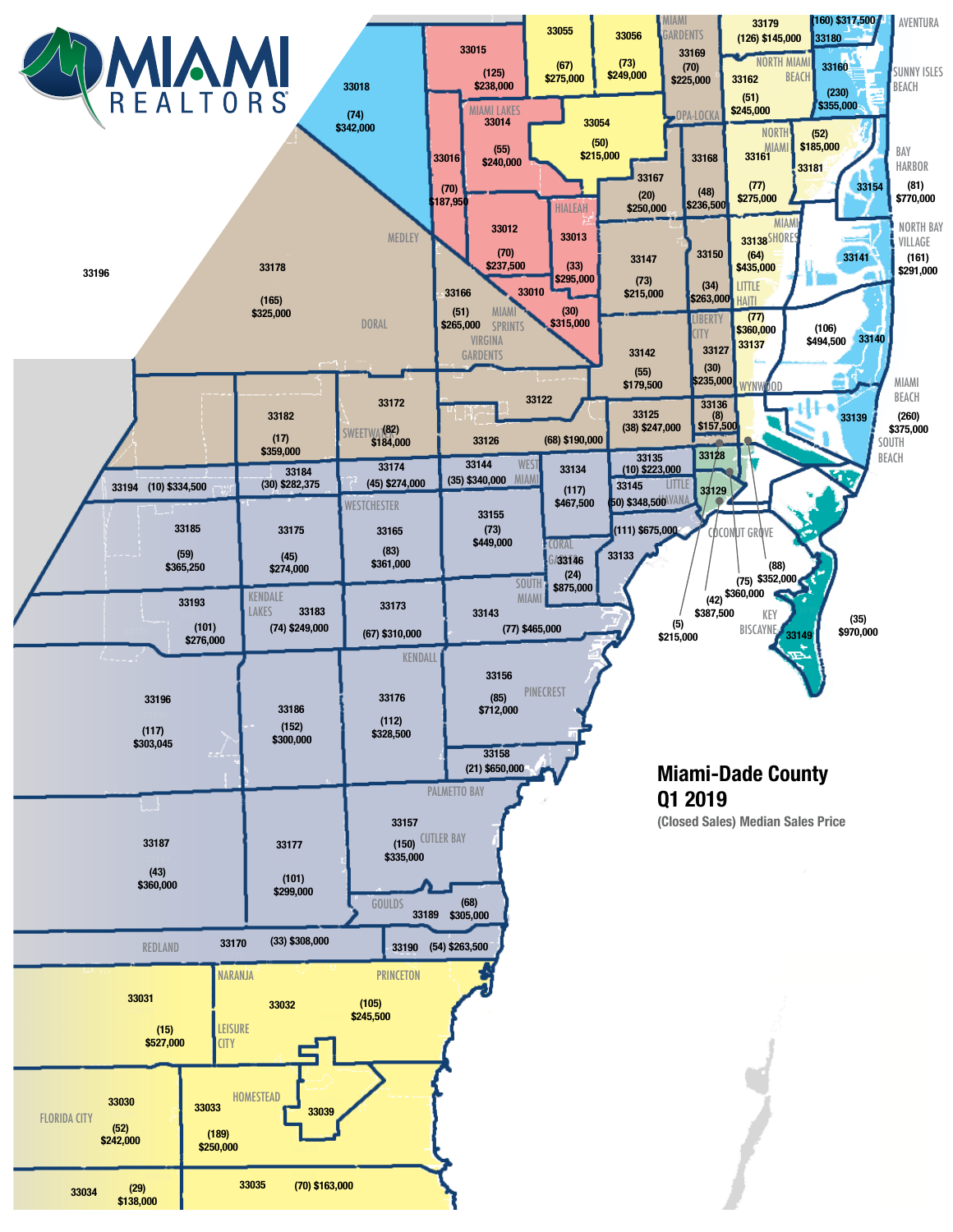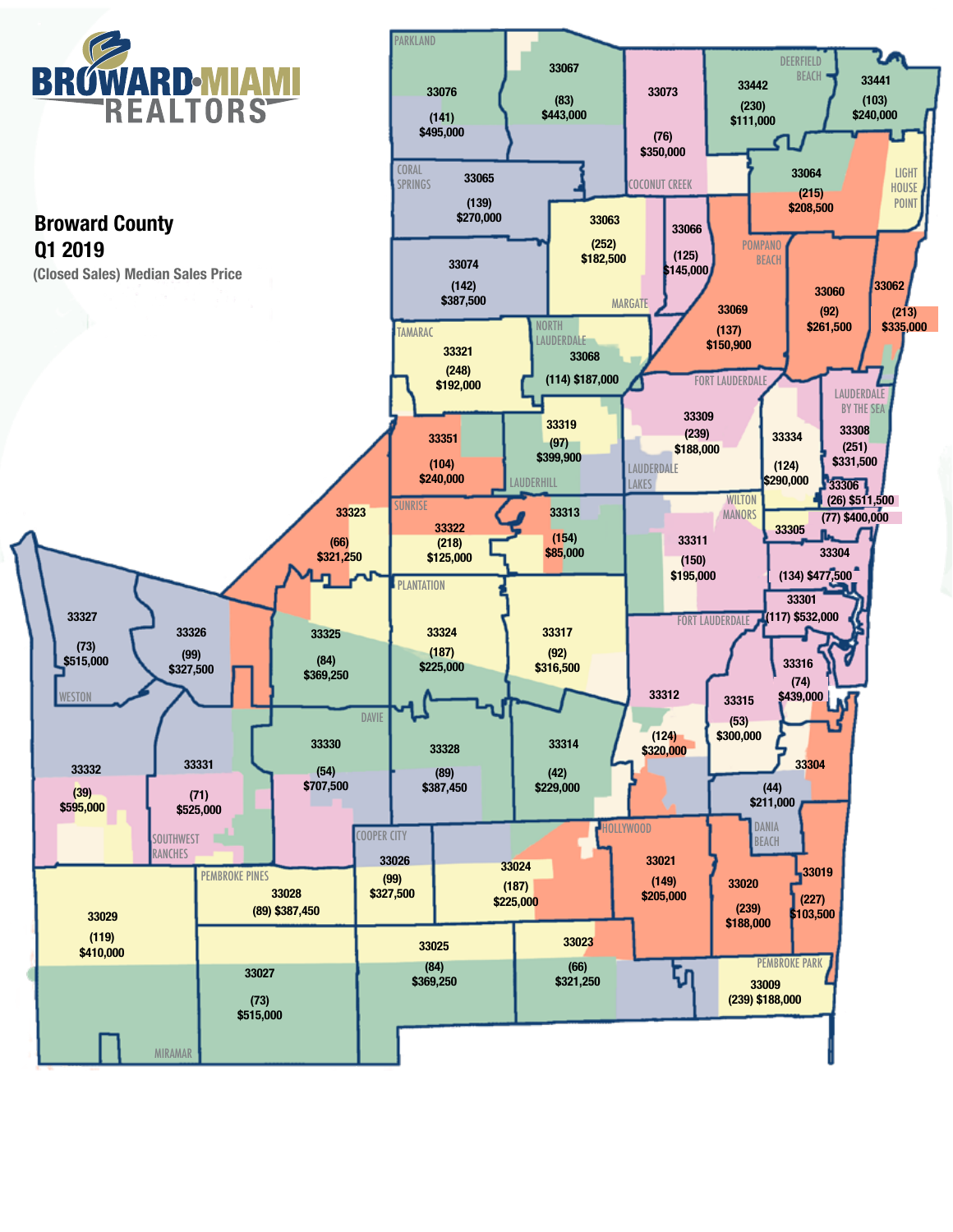**Palm Beach County Q1 2019 (Closed Sales) Median Sales Price**  $\textbf{1S}\cdot\textbf{M}$ 7

 $R_{\parallel}$